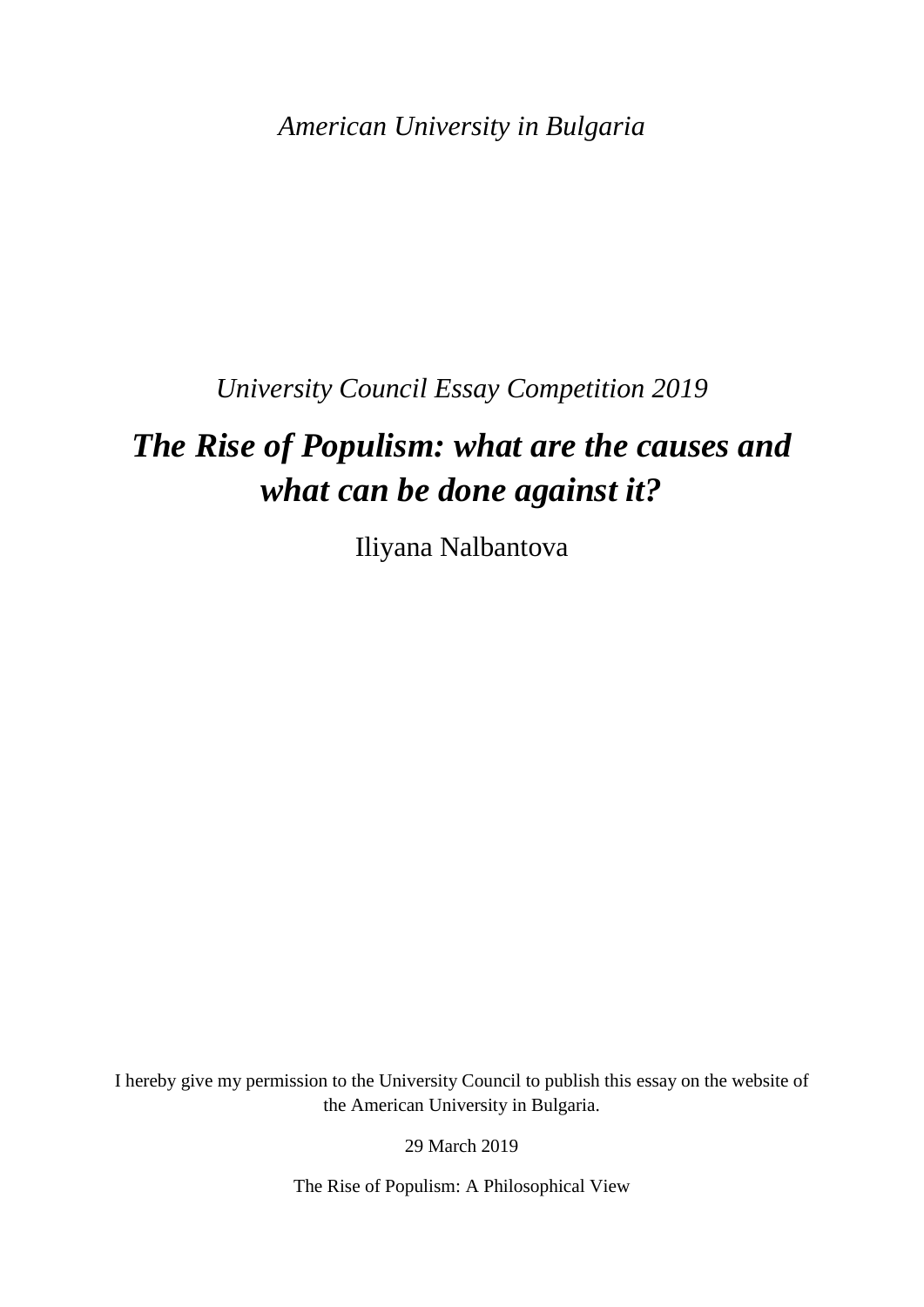Populism is on the rise today with the emergence of ever more populist movements, many of which form governments across the globe. However, populism is not a new concept. It is thought to have co-existed alongside democracy since the inception of the political system<sup>1</sup>, though now it appears more prominent than ever, in part due to its higher visibility. In spite of the long history of populism and its recent revival, a number of problems surround the concept with lack of consensus among academics and practitioners on issues including the causes of populism, potential remedies for it and even the very definition of the term. This paper examines all of these problems and suggests an original solution in a response to what can be done against the rise of populism.

Populism is an inherently problematic term. Today, it is often associated with right-wing movements and it has acquired an increasingly negative connotation as a radical, extremist and even futile ideology. However, this is not necessarily the case. A standard definition of populism provided by the Oxford Dictionary describes it as "a political approach that strives to appeal to ordinary people who feel that their concerns are disregarded by established elite groups." This definition clearly identifies two elements, common to all populist movements, with which academics have generally corroborated: one, appeal to ordinary people, and two, opposition to an elite establishment<sup>2</sup>. These two elements in and of themselves, however, are also ambiguous as they do not specify who forms the two groups at opposition with each other – the people and the elite – thus leaving significant room for interpretation according to the demands of the context. This implies that populism is quite flexible, and populists around the world have taken advantage of this, evident by the wide range of movements across the political spectrum. For instance, in Europe and the United States, populism is mostly confined to the right-wing, with elements of nationalism and in the case of Europe, Euroscepticism,

<sup>1</sup> Rooduijn, Matthijs. "Why Is Populism Suddenly All the Rage?" *The Guardian*, Guardian News and Media, 20 Nov. 2018.

<sup>&</sup>lt;sup>2</sup> Bryant, Octavia, and Benjamin Moffitt. "What Actually Is Populism? And Why Does It Have a Bad Reputation?" *The Conversation*, 15 Mar. 2019.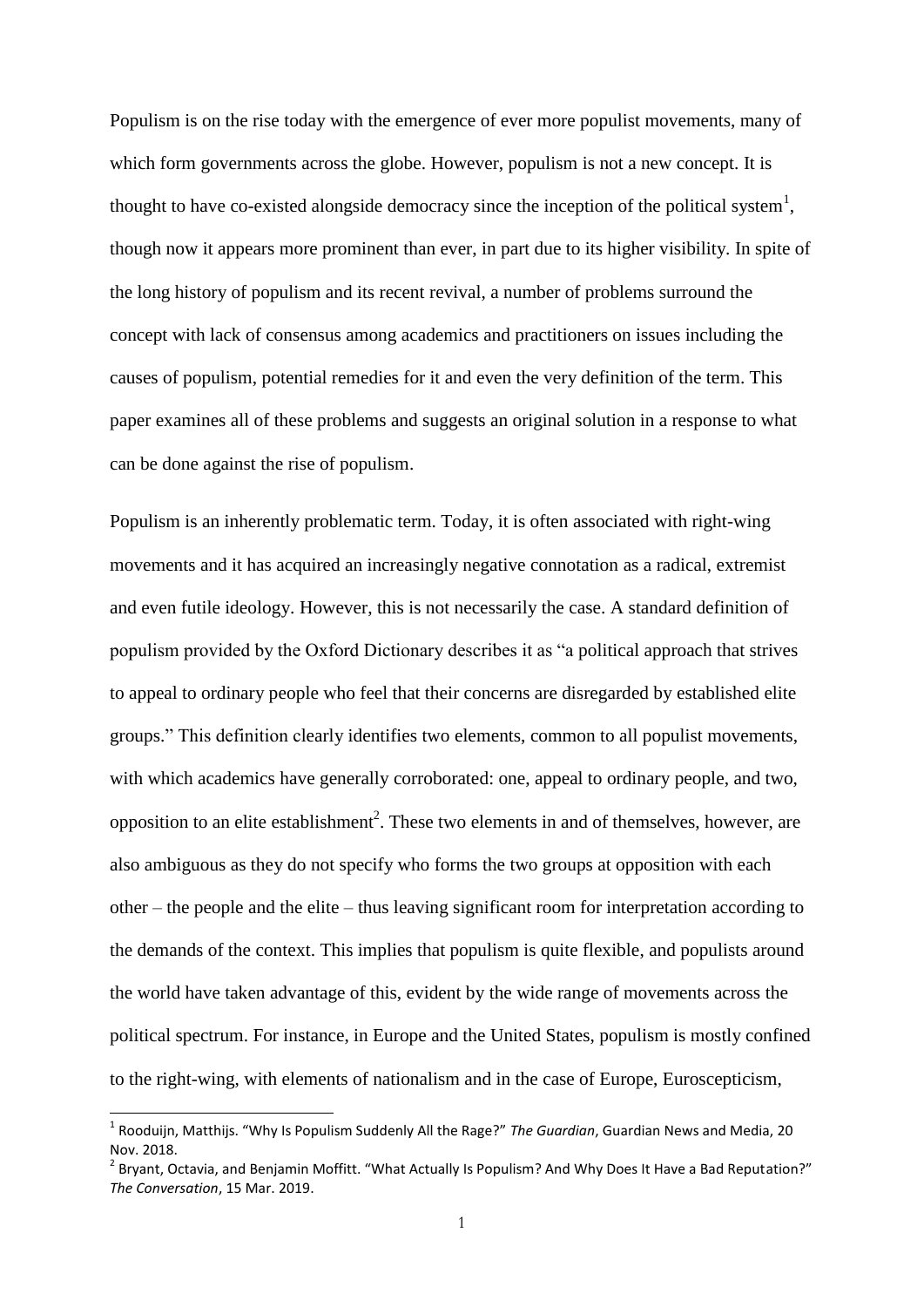exemplified by Donald Trump, Marine Le Pen and Luigi Di Maio among others. However, left-wing populism is on the rise too, most notably in Latin America, but also in Europe with Greece's Syriza as one illustration. For each of these movements, "the people" and "the elite" are comprised of distinctly different segments of society. Perhaps more importantly, their aspirations and policies also vary significantly from Rodrigo Duterte's orders to execute extrajudicial murders of drug dealers in the Philippines to Podemos' appeals to extent voting rights to immigrants in Spain<sup>3</sup>. The variance of populism invites the debate whether all populist policies are in fact malicious – after all, is it that bad to grant immigrants voting rights?

This paper takes the view that, regardless of the seemingly benign aspirations and policies of some populist movements and irrespective of their standing on the political spectrum, all populism is inherently dangerous to liberal democracy. This is based on an often overlooked distinction between the two elements of Western democracy as we know it – the democratic element and the liberal element<sup>4</sup>. The democratic element today simply refers to the rule of the people through free and fair elections in a multiparty democracy. It is a process which has been historically separate from individual liberties and the rule of the law – the two pillars which form the liberal element, also known as constitutional liberalism. Each of the two elements can exist on its own – in a liberal autocracy such as Singapore, or in an illiberal democracy like many of the countries led by populist governments today. However, the ideal of Western democracy which "protect[s] an individual's autonomy and dignity, [… and] rests on the tradition of the rule of law" can only exist when the two elements work in symbiosis – through elections and forms of direct democracy as well as checks and balances, and equality under the law<sup>5</sup>. Populism, then, is by definition democratic  $-$  it is the popular will of the

**.** 

<sup>3</sup> "What Is Populism?" *The Economist*, The Economist Newspaper, 19 Dec. 2016.

<sup>4</sup> Zakaria, Fareed. "The Rise of Illiberal Democracy." *Foreign Affairs*, vol. 76, no. 6, 1997, pp. 22-43. *JSTOR*.

<sup>&</sup>lt;sup>5</sup> Zakaria. "The Rise of Illiberal Democracy."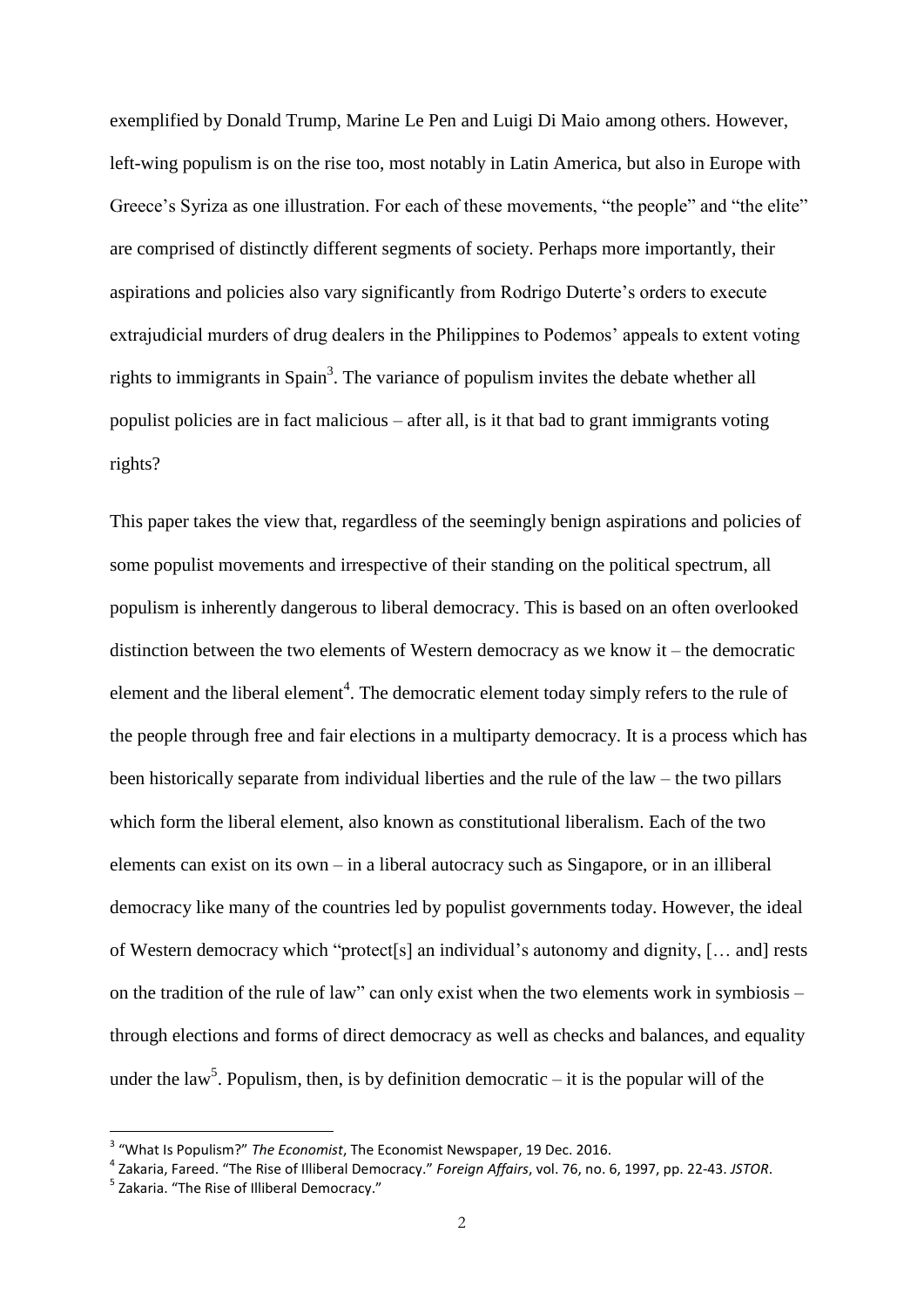majority. It, however, reduces liberal democracy to a minimalist version of itself which only respects the democratic element of the system at the expense of the liberal element – and by extension, at the peril minorities and the rule of law.

Fareed Zakaria, the political theorist who articulated the distinction between the two elements of liberal democracy in 1997 discussed above, has been able to foresee with an eerie, remarkable degree of accuracy the rise of populism and the illiberal democracies which it produces. In his work, he also offered an expanation about the causes of it which, however, has not stood the test of time. Zakaria argued that countries where constitutional liberalism developed before democracy have a strong tradition in the protection of individual autonomy and the rule of law which can resist the allure of the illiberal<sup>6</sup>. In contrast, countries where democracies were created without such a tradition could easily succumb to the populist appeal of power-hungry leaders. Zakaria mentions the United States, the United Kingdom and the states succeeding the former Austro-Hungarian Empire as examples of strongholds of liberal democracy, but the political landscape in these countries today dominated by figures like Donald Trump, Brexiteers and Viktor Orban reveals that this is not the case anymore. Thus, the cause cannot be merely the lack of a tradition in constitutional liberalism. For this reason, this paper departs from the views of Zakaria who looks at historical developments, and instead, turns to developments in the present as the causes of populism.

With recognition that the causes of populism are very complex with a high level of regional variance at the lower level of analysis (individual or cognitive, and institutional), this paper addresses the structural causes of populism and argues that recent developments have created a breeding ground for it. While a multitude of factors have contributed to the emergence of this breeding ground, globalization is among the most notable. In the West, globalization challenges the social and economic standing of "ordinary people" as increased immigration

 6 Zakaria. "The Rise of Illiberal Democracy."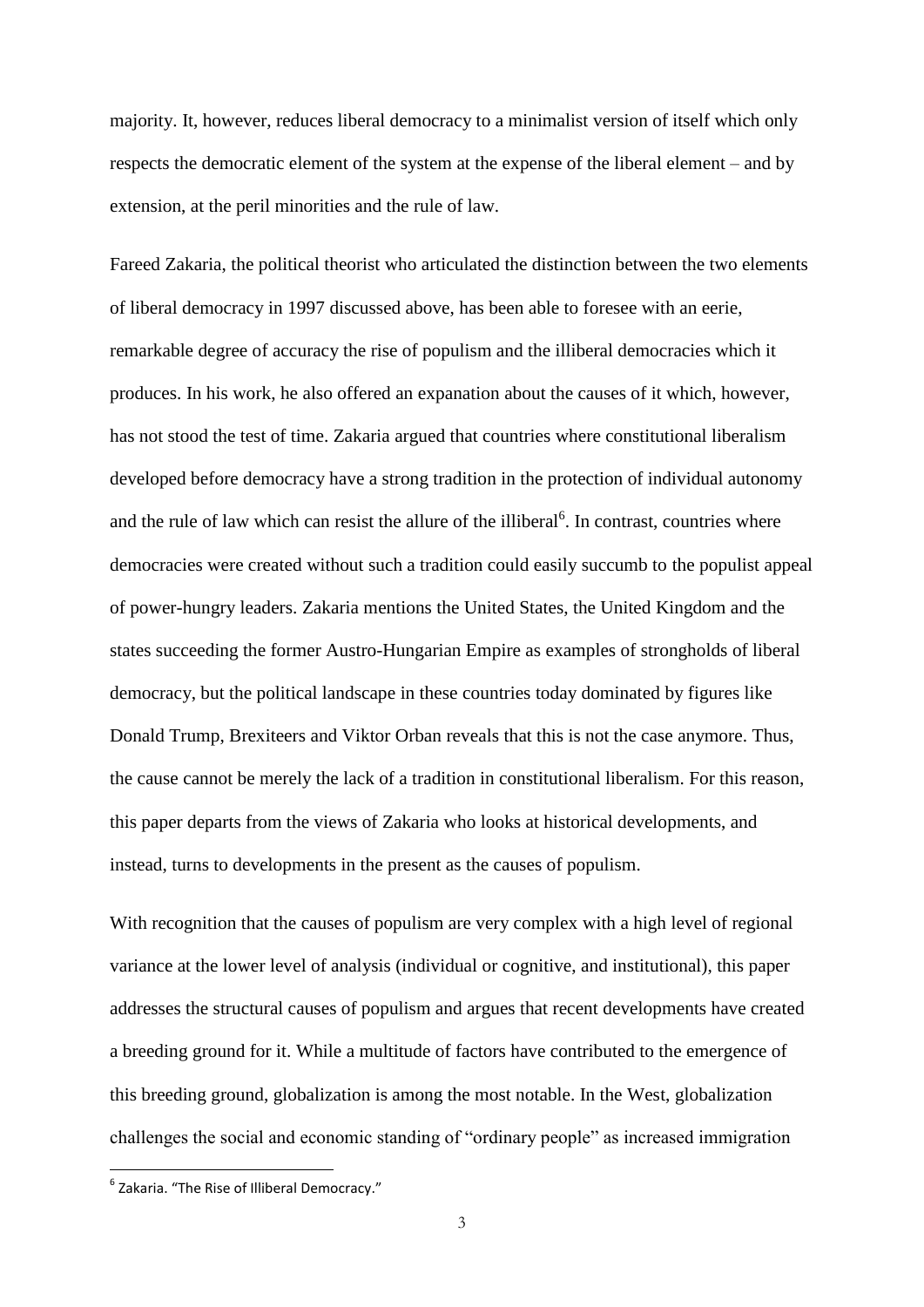flows demand the spread of multicultural values, and cheaper labor markets abroad cause higher unemployment among unskilled workers. At the same time, developing nations unable to take full advantage of the benefits of globalization face inequality and poverty at home where charismatic populists thrive with empty promises. While this simplified explanation of recent developments related to globalization may contribute to the rise of populism, the breeding ground which they create is not enough to produce such a significant rise of the phenomenon alone. Instead, populism requires a "credible populist challenger"<sup>7</sup> who, in turn requires something, or someone, to challenge. Since globalization is a structural phenomenon, it lacks concrete agency. As a result, the elites are assigned, rightly or unrightfully so, the responsibility for these developments and they become a target of the rhetoric and the attacks of populist leaders and their followers. This observation, however, begs the obvious question who exactly are the members of this elite – after all, "those seeking to diagnose the causes of the current wave of populism need to understand what populist voters are truly angry about."<sup>8</sup>

In the opening of an article addressing the difficult question of who the elite is, *the Economist* starts with a whimsical joke which conveys the difficulty of this task and to some extent, the absurdity of the elite's role in the rise of populism<sup>9</sup>:

An academic, a politician, a journalist, a film star, a nobleman and a banker walk into a bar. They order different drinks, and sit at separate tables each doing their own thing. There is no punch line; these people do not belong together in any sensible way. Yet members of these groups and others are regularly given the same label: "elites".

 $^7$  Rooduijn, Matthijs. "Why Is Populism Suddenly All the Rage?" The Guardian, Guardian News and Media, 20 Nov. 2018.

<sup>8</sup> "The World Has Become Obsessed with Elites." *The Economist*, The Economist Newspaper, 15 Dec. 2016.

<sup>&</sup>lt;sup>9</sup> "The World Has Become Obsessed with Elites."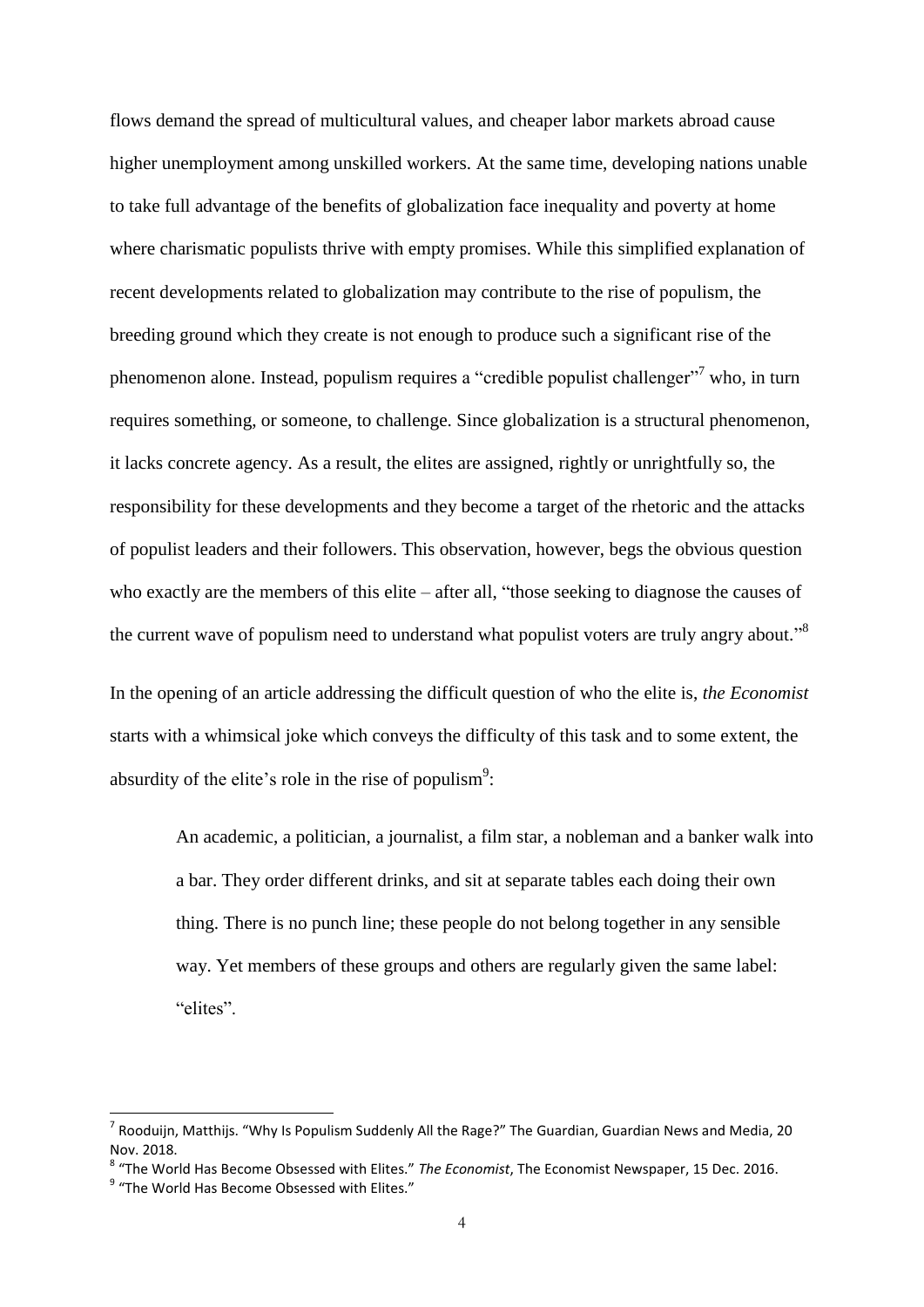Though the article does not produce a concrete answer, it does provide some useful insight. For instance, it reports that the adjectives traditionally used to describe the notorious elite have expanded from "ruling," "wealthy," "monied" to include "secular," "cultural," "educated," "metropolitan" and "bureaucratic".<sup>10</sup> This points to a rise in the perception of the influence of a diverse social class of people who promote their particular values including those of globalization, secularism and diversity. Whether this influence has increased in reality or only in perception is practically irrelevant in this case (though an important subject it its own right), since at least one of them has contributed to the portrayal of the elite as a scapegoat for the current developments. Consequently, the established group became at irresolvable odds with the ordinary people – the necessary condition for populism. In addition to this, technological advancement has made this opposition of values and worldviews more prominent and more salient and thus, exacerbated the threat of populism. Both traditional media and even more so, social media have created echo chambers which facilitate radicalization on either side of the political spectrum with little exposure to nuanced perspectives. This not only further reinforces already held beliefs, but also makes polarization between the different groups more prominent. Thus, this complex picture can be summarized as structural factors which have created a breeding ground exploited by a populist challenger in opposition to the established elite and magnified by technology in a rapid unfolding which led to the dramatic rise of populism.

Such a complex problem would therefore require a very complex solution in turn. In the search for such a remedy, it might be useful to take a brief look at political philosophy. Thinkers like Isaiah Berlin and Karl Popper, as many before them, have deliberated the right balance between state power and individual autonomy in a liberal democracy, and how to achieve it. According to Berlin, there is no single "final solution," and society as well as its

**.** 

 $10$  "The World Has Become Obsessed with Elites."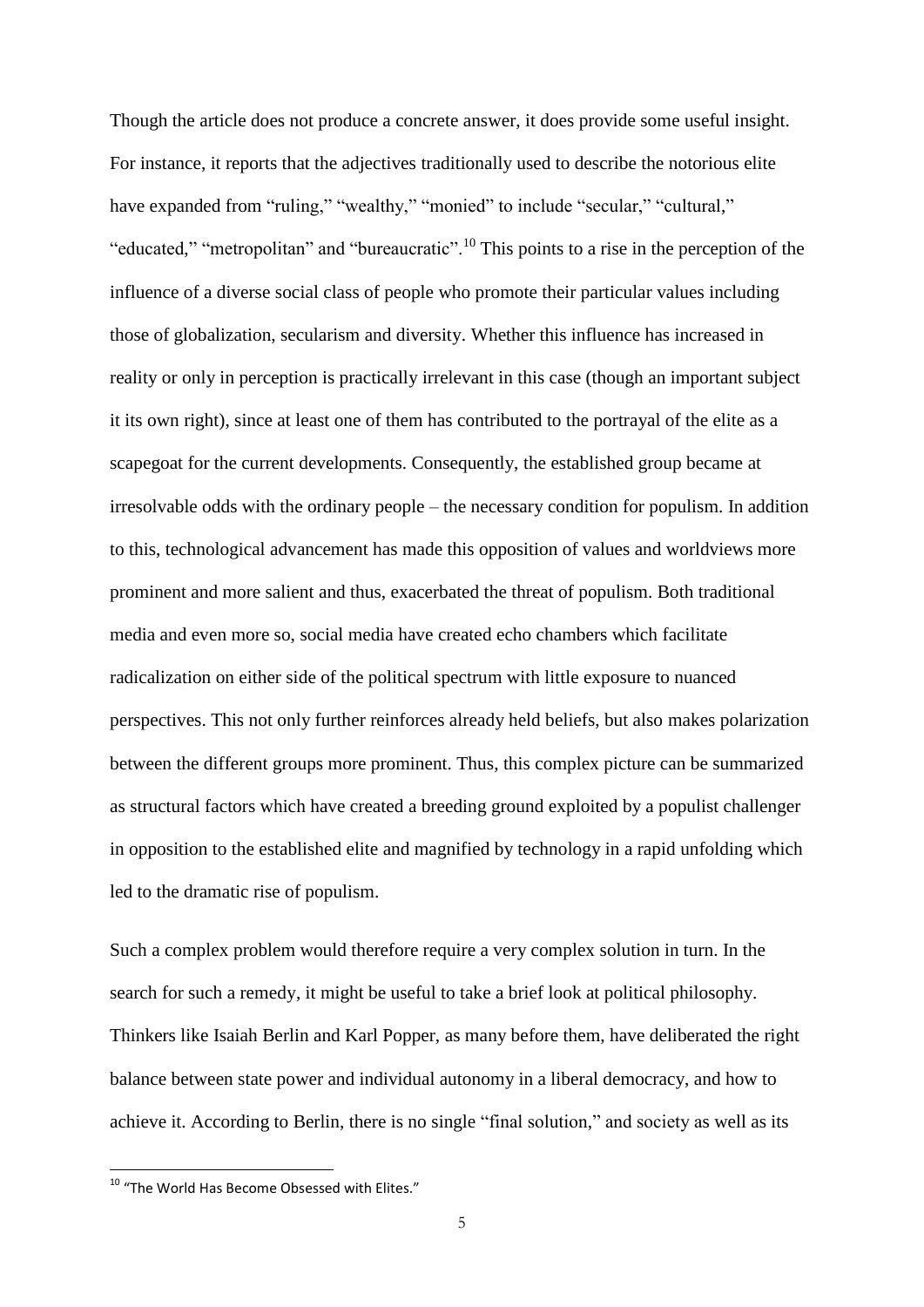leaders should instead aim to solve problems through compromise and inclusiveness as per the demands of the context<sup>11</sup> (as opposed to populism which appears to favor "final" solutions for pressing problems over of compromise). Similarly, Karl Popper further argued that as new problems appear, new solutions which reconcile different ideas and different needs should be found, based on openness and tolerance. In fact, Popper went as far as to claim that "in order to maintain a tolerant society, the society must be intolerant of intolerance."<sup>12</sup> But how to achieve that and how to create such a society?

Intellectual humility is a fairly recent subject of academic work in philosophy and psychology and despite its early stage of theoretical development, the concept can serve as the foundation for the re-building of more tolerant and inclusive communities in the two opposing groups which contribute to the rise of populism. Intellectual humility involves $^{13}$ :

having (a) insight about the limits of one's knowledge, marked by openness to new ideas; and (b) regulating intellectual arrogance, marked by the ability to present one's ideas in a non-offensive manner and receive contrary ideas without taking offense, even when confronted with alternative viewpoints."

In other words, intellectual humility applies the traditional virtue of humility to knowledge and intelligence – a seemingly simple idea centered on open-mindedness and respect, but nonetheless, one with a great potential to lead to a tangible improvement of interpersonal relations among individuals and groups. This is especially relevant in the highly polarized political and social environment dominated by populism where both the elite and the "ordinary people" feel marginalized. In reality, however, both of them contribute to this mutual marginalization of communities, opinions and values, as neither group displays the

<sup>11</sup> Berlin, Isaiah. *Two Concepts of Liberty.*

<sup>12</sup> Popper, Karl. *The Open Society and Its Enemies.*

<sup>13</sup> Davis, Don E., et al. "Distinguishing Intellectual Humility and General Humility." *Journal of Positive Psychology*, vol. 11, no. 3, May 2016, pp. 215–224. *EBSCOhost.*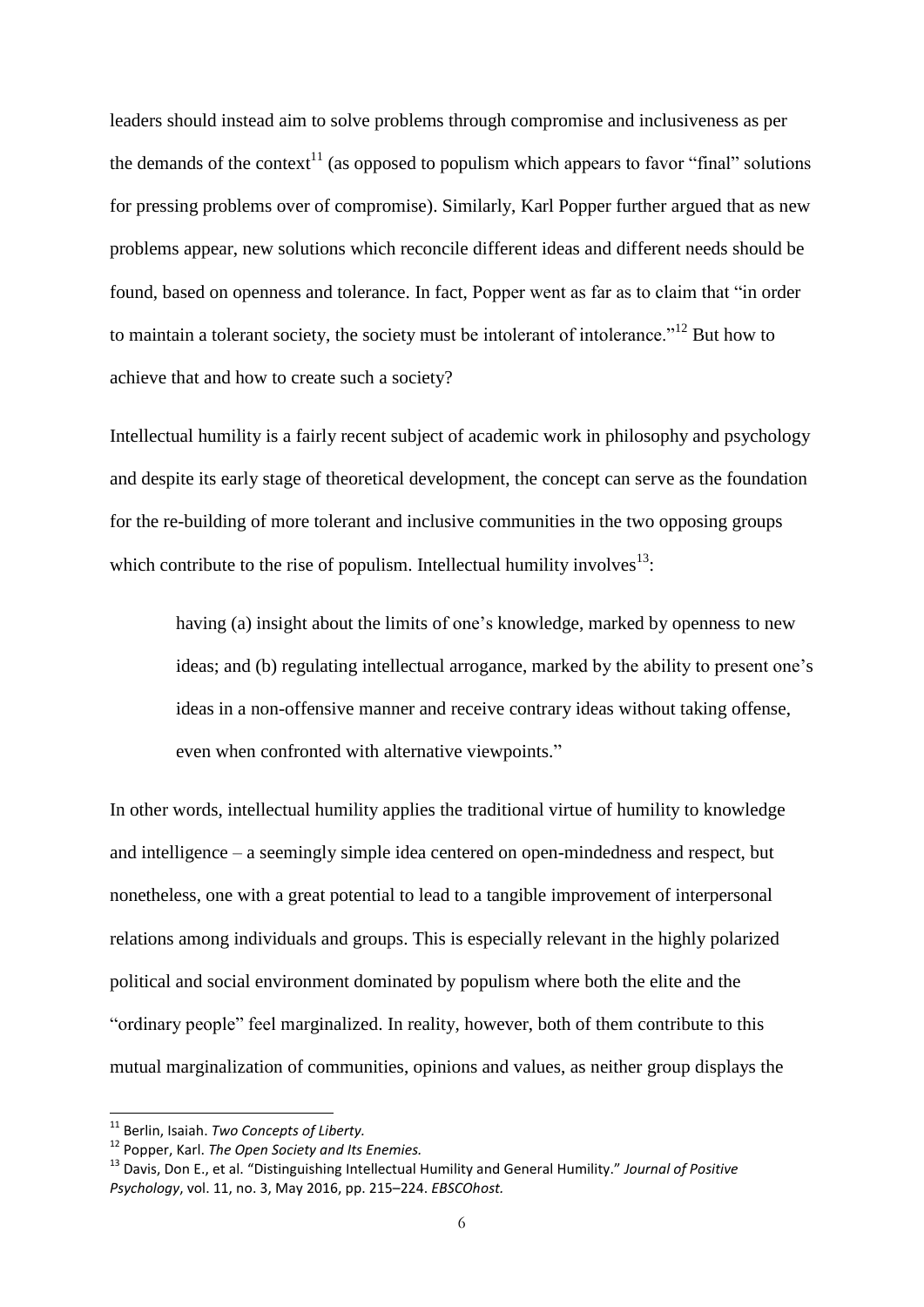virtue of intellectual humility collectively. More intellectually humble elite would be less dismissive and arrogant of the needs and views of "ordinary people," while the latter would be more open to hear alternative explanations for the decline in their living standard and other concerns. Gradually, this could facilitate an open dialogue, an atmosphere of trust and shared interest, and an environment where compromise would be possible in the way which Isaiah Berlin and Karl Popper envisioned. Such developments would significantly undermine the fertility of the breeding ground for populism which it now enjoys in the absence of a truly open discourse. And while intellectual humility is not the "final solution" against which Isaiah Berlin warned either, it is the first step towards finding an appropriate response to this and any other problem as it emerges.

In conclusion, this paper attempted to clarify the concept of populism and its treat to liberal democracy, and it briefly traced the possible causes of the development as a prelude to offering a solution. Though each of these issues requires a multifaceted approach in its examination, the one which merits the most attention as well as practical action is the solution. Due to the multitude of factors operating on different levels in the rise of populism, any solution is likely to be insufficient on its own. It is nearly impossible to address effectively structural dynamics, and it is difficult as well as morally and politically dubious to regulate emerging populist leaders and the channels which they use to spread their messages. The only area of action is the individual. On a more personal note, I feel like every individual can and should practice intellectual humility in order to combat the rise of populism and protect the integrity of liberal democracy. In Bulgaria, the region and the European Union, the faculty, staff and students of the American University in Bulgaria would most likely fall into the elite group, at least in the perceptions of outsiders. As such, we can set the tone and be an example of an intellectually humble community – first and foremost, on a local level in the town of Blagoevgrad, but also on national and global.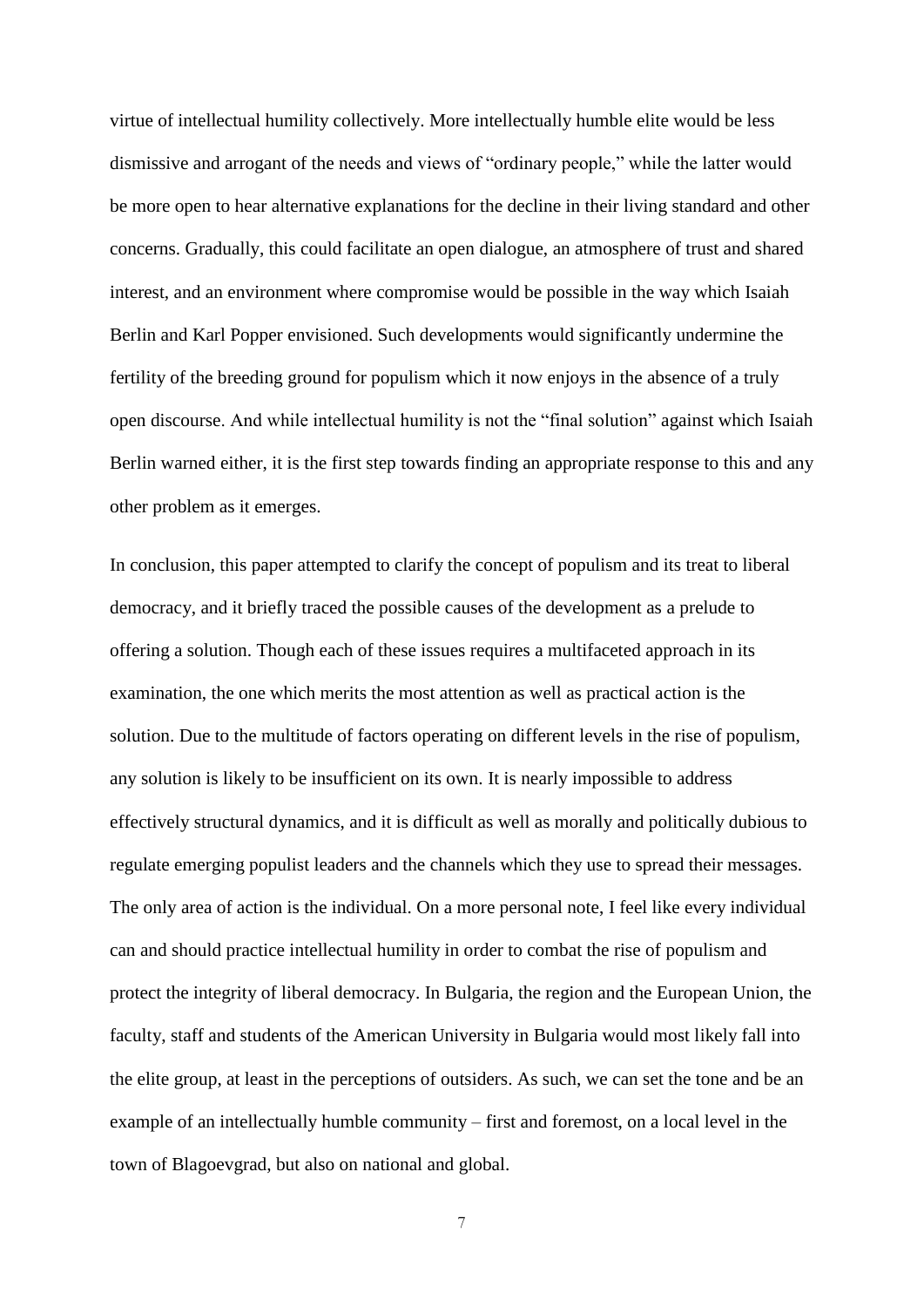When Francis Fukuyama declared the end of history after the collapse of communism, he might have been half right. Democracy appears to be the default position of many populists, but constitutional liberalism, once an inseparable element of democracy, is under constant attack on a global level. While the causes of the phenomenon are multifaceted and complex, the first step towards the restoration of liberal democracy can be simple: intellectual humility which facilitates tolerance, open dialogue and ability to reconcile the different values and needs of societies.